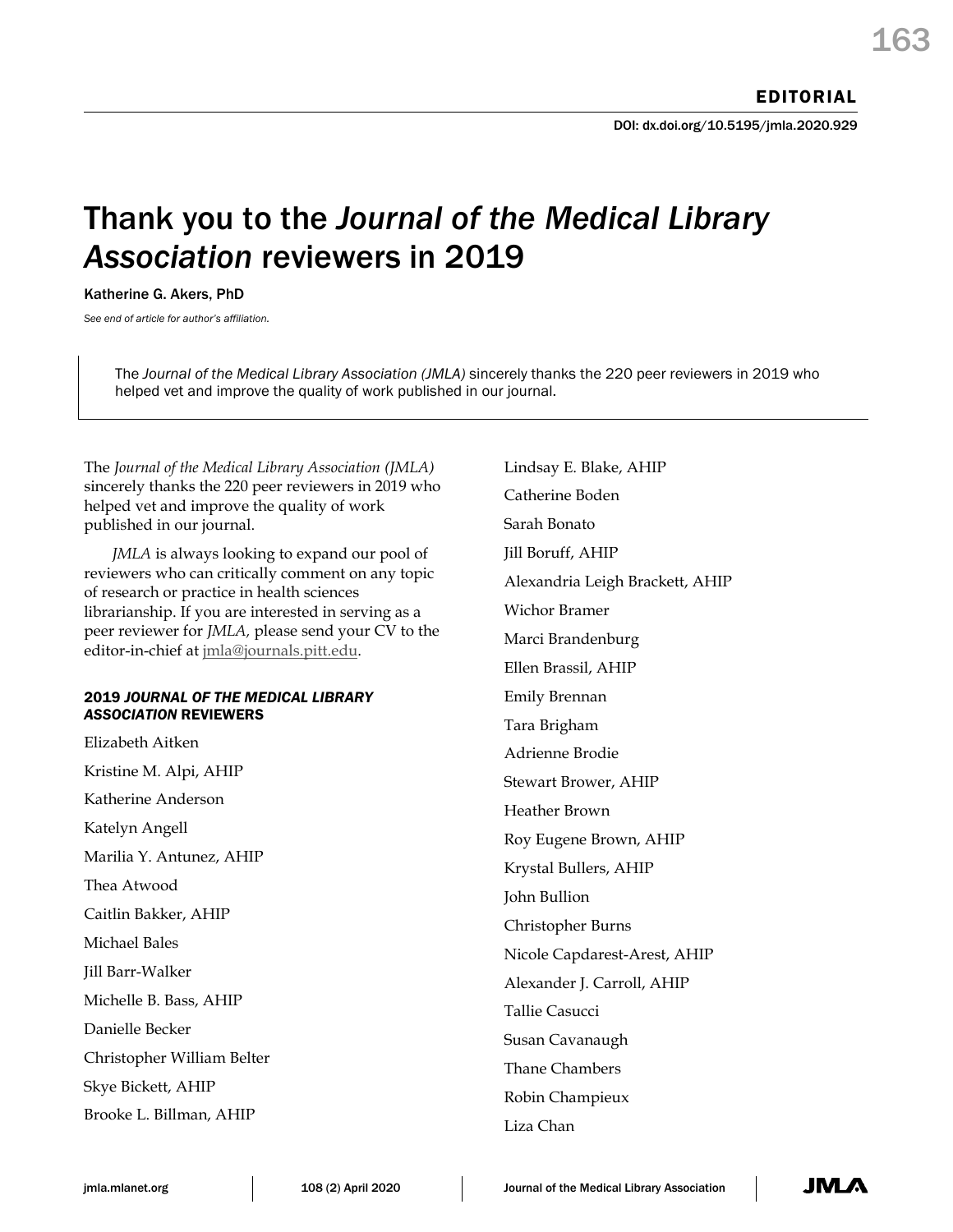Marina Chilov Natalie Clairoux Heather Coates Keith W. Cogdill, AHIP Jamie Conklin Nicole Contaxis Marisa Conte, AHIP Jean-Paul Courneya Jill Crawley-Low Andrew Creamer John W. Cyrus Sandy De Groote, AHIP Ariel Deardorff Diana Delgado, AHIP Michelle Demetres Robin Desmeules Jennifer Dinalo Daniel Dollar Kathel Dunn Martha Earl, AHIP Erin RB Eldermire Jonathan Eldredge, AHIP Marina Englesakis Keith Engwall, AHIP Electra Enslow Lisa Federer, AHIP Rita Fleming-Castaldy David Flynn Margaret Jane Foster, AHIP Jacqueline Freeman Melissa C. Funaro Emily J. Glenn Abigail Goben Alexandra Gomes, AHIP Kelsey Grabeel, AHIP

Adelia Grabowsky Vera Granikov Jean Gudenas, AHIP Gale G. Hannigan, AHIP Ardis Hanson Susan Maria Harnett, AHIP Teresa Hartman R. Brian Haynes Margaret Henderson, AHIP Rachel Hinrichs, AHIP Elizabeth G. Hinton, AHIP Carmen Howard Carol L. Howe Matt Hoy, AHIP Shanda Hunt Emily J. Hurst, AHIP Holly Jackson Rebecca Jacob Sarah T. Jewell Phill Jo, AHIP Emily M. Johnson, AHIP Timothy Johnson Ellen Justice, AHIP Kellie N. Kaneshiro, AHIP Jill R. Kavanaugh, AHIP Susan Keller Andrea Ketchum Sujin Kim Michele Klein-Fedyshin, AHIP Lorie Andrea Kloda, AHIP Molly Knapp, AHIP Rachel Amelia Santose Koenig Laura Koppen Laura Kuo, AHIP Erica Lake, AHIP

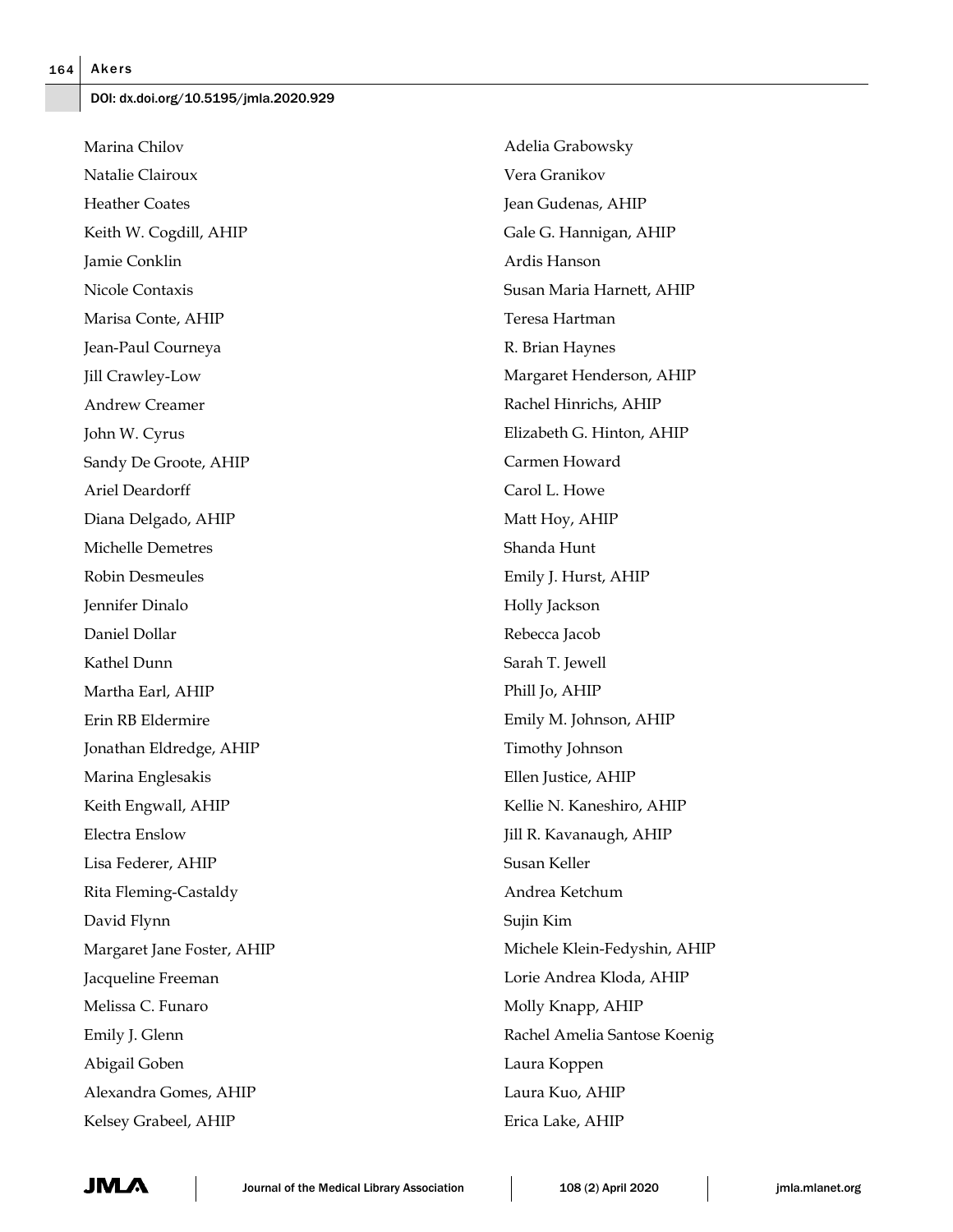Mariana Lapidus Fred Willie Zametkin LaPolla Deborah L. Lauseng Janna C. Lawrence, AHIP Gregory Laynor Anne M. Linton, AHIP Elizabeth R. Lorbeer, AHIP Diane Lorenzetti Ya-Ling Lu Irene (Rena) Machowa Lubker, AHIP Jinxuan Ma Mark MacEachern Tara R. Malone Derek Marshall Heather J. Martin, AHIP Lisa Mastin Karen McElfresh, AHIP Bethany S. McGowan Lisa McGuire Dina J. McKelvy, AHIP Sandra McKeown Misa Mi, AHIP Elizabeth Moreton Whitney Mortensen Bethany Myers, AHIP Sawyer Newman Annie Nickum, AHIP Tyler Nix Hannah Friggle Norton, AHIP Melanie J. Norton Kelly O'Brien Marilyn Oermann Eugenia Opuda Rob O'Reilly Lisa Palmer, AHIP

Janet Papadakos Robin Parker Melanie Parlette-Stewart Emily Patridge, AHIP Donald Pearson, AHIP Robert Perret Gerald J. Perry, AHIP, FMLA Keith Pickett T. Scott Plutchak, AHIP, FMLA Ariel FitzGerald Pomputius Kimberly R. Powell Susan Powelson Zahra Premji Katie Prentice, AHIP Livia Puljak Alexandria Quesenberry Bart Ragon Gurpreet Kaur Rana Marcia Rapchak Rebecca Raszewski, AHIP Melissa Ratajeski, AHIP Rebecca Raworth Robyn Reed, AHIP Melissa L. Rethlefsen, AHIP Megan Rosenbloom, AHIP Amanda Ross-White, AHIP Stephanie Roth, AHIP Alexandra Sarkozy Cathy Sarli, AHIP Kate Saylor Carolyn Schubert Stephanie Schulte April Joy Schweikhard, AHIP Amanda Scull Barbara Sen